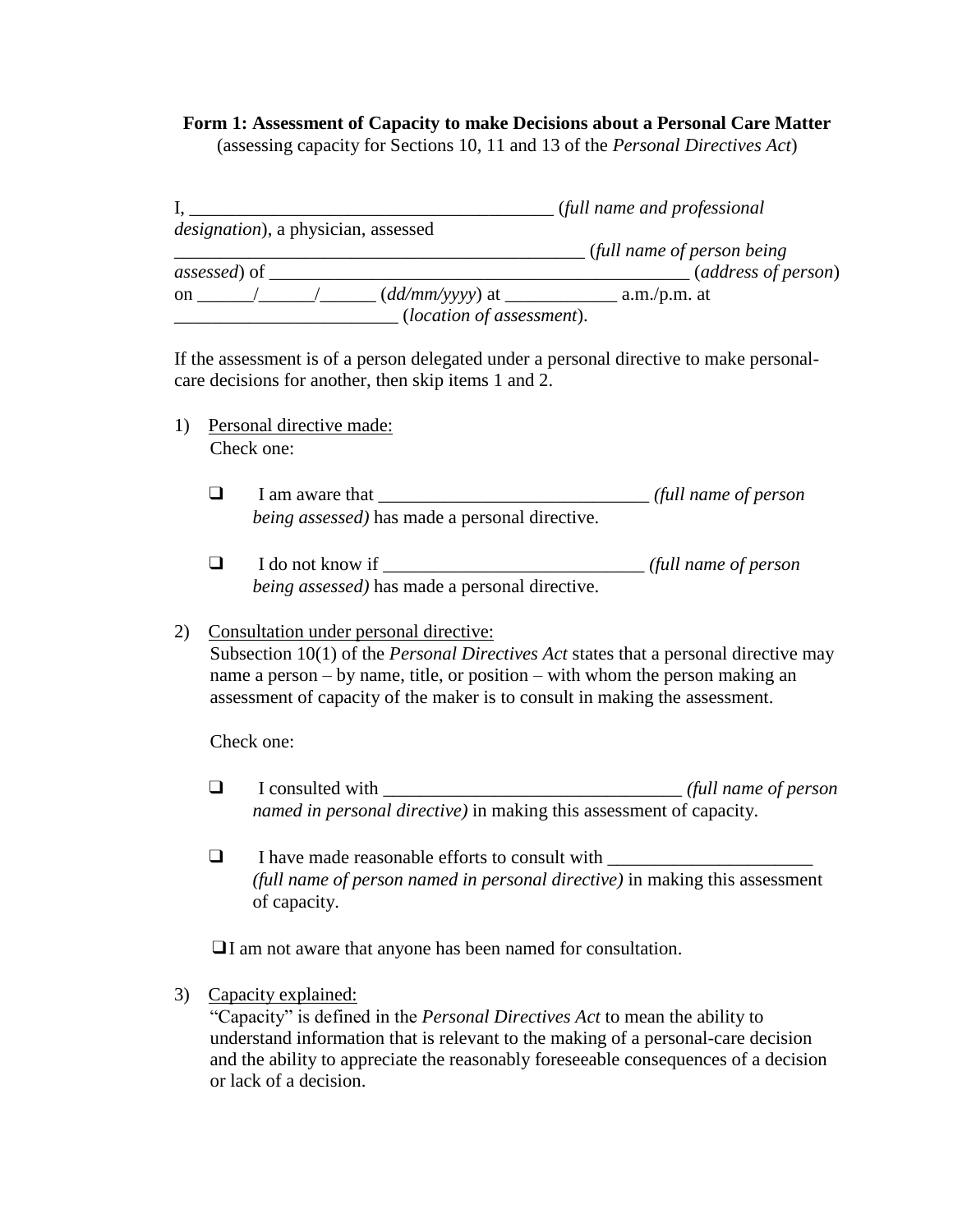Before conducting the assessment of capacity, I explained to \_\_\_\_\_\_\_\_\_\_\_\_\_\_\_\_\_\_\_\_\_\_\_\_\_\_\_ (*full name of person being assessed*) the purpose of the assessment, the significance and effect of a finding of capacity or incapacity, and their right to refuse to be assessed.

4) Physician's opinion It is my opinion that \_\_\_\_\_\_\_\_\_\_\_\_\_\_\_\_\_\_\_\_\_\_\_\_\_\_\_\_\_ (*full name of person being assessed*) has the capacity to make a personal-care decision regarding the following:

| <b>Personal Care Decision</b>                                                                                                                                                                                                                                                                                   | <b>Lapac</b>  |                                                     |
|-----------------------------------------------------------------------------------------------------------------------------------------------------------------------------------------------------------------------------------------------------------------------------------------------------------------|---------------|-----------------------------------------------------|
| • Health care                                                                                                                                                                                                                                                                                                   | $Yes \; \Box$ | $No$ $\Box$                                         |
| ("health care" is defined for the <i>Personal Directives Act</i> to mean any examination,<br>procedure, service or treatment for an individual that is done for a therapeutic,<br>preventative, palliative, diagnostic or other health-related purpose, and includes a<br>course of health care or a care plan) |               |                                                     |
| • Placement in a continuing-care home                                                                                                                                                                                                                                                                           | $Yes \; \Box$ | $No$ $\Box$                                         |
| • Provision of home-care services                                                                                                                                                                                                                                                                               | $Yes \; \Box$ | $No$ $\Box$                                         |
| • Leaving the Province                                                                                                                                                                                                                                                                                          | $Yes \; \Box$ | $No$ $\Box$                                         |
| • Other personal care _____                                                                                                                                                                                                                                                                                     | $Yes \; \Box$ | $\overline{\mathsf{N}}\overline{\mathsf{O}}$ $\Box$ |

("personal care" is defined in the *Personal Directives Act* to include, but is not limited to, health care, nutrition, hydration, shelter, residence, clothing, hygiene, safety, comfort, recreation, social activities, support services and any other personal matter that is prescribed by the regulations)

- 5) Supporting information: The following information supports my opinion:
	- A) Observations from my assessment of the person being assessed:
	- B) Information from other sources (please specify sources of information):

\_\_\_\_\_\_\_\_\_\_\_\_\_\_\_\_\_\_\_\_\_\_\_\_\_\_\_\_\_\_\_\_\_\_\_\_\_\_\_\_\_\_\_\_\_\_\_\_\_\_\_\_\_\_\_\_\_\_\_\_ \_\_\_\_\_\_\_\_\_\_\_\_\_\_\_\_\_\_\_\_\_\_\_\_\_\_\_\_\_\_\_\_\_\_\_\_\_\_\_\_\_\_\_\_\_\_\_\_\_\_\_\_\_\_\_\_\_\_\_\_ \_\_\_\_\_\_\_\_\_\_\_\_\_\_\_\_\_\_\_\_\_\_\_\_\_\_\_\_\_\_\_\_\_\_\_\_\_\_\_\_\_\_\_\_\_\_\_\_\_\_\_\_\_\_\_\_\_\_\_\_

\_\_\_\_\_\_\_\_\_\_\_\_\_\_\_\_\_\_\_\_\_\_\_\_\_\_\_\_\_\_\_\_\_\_\_\_\_\_\_\_\_\_\_\_\_\_\_\_\_\_\_\_\_\_\_\_\_\_\_\_ \_\_\_\_\_\_\_\_\_\_\_\_\_\_\_\_\_\_\_\_\_\_\_\_\_\_\_\_\_\_\_\_\_\_\_\_\_\_\_\_\_\_\_\_\_\_\_\_\_\_\_\_\_\_\_\_\_\_\_\_

Is there any additional supporting information or reports attached? Yes  $\Box$  No  $\Box$